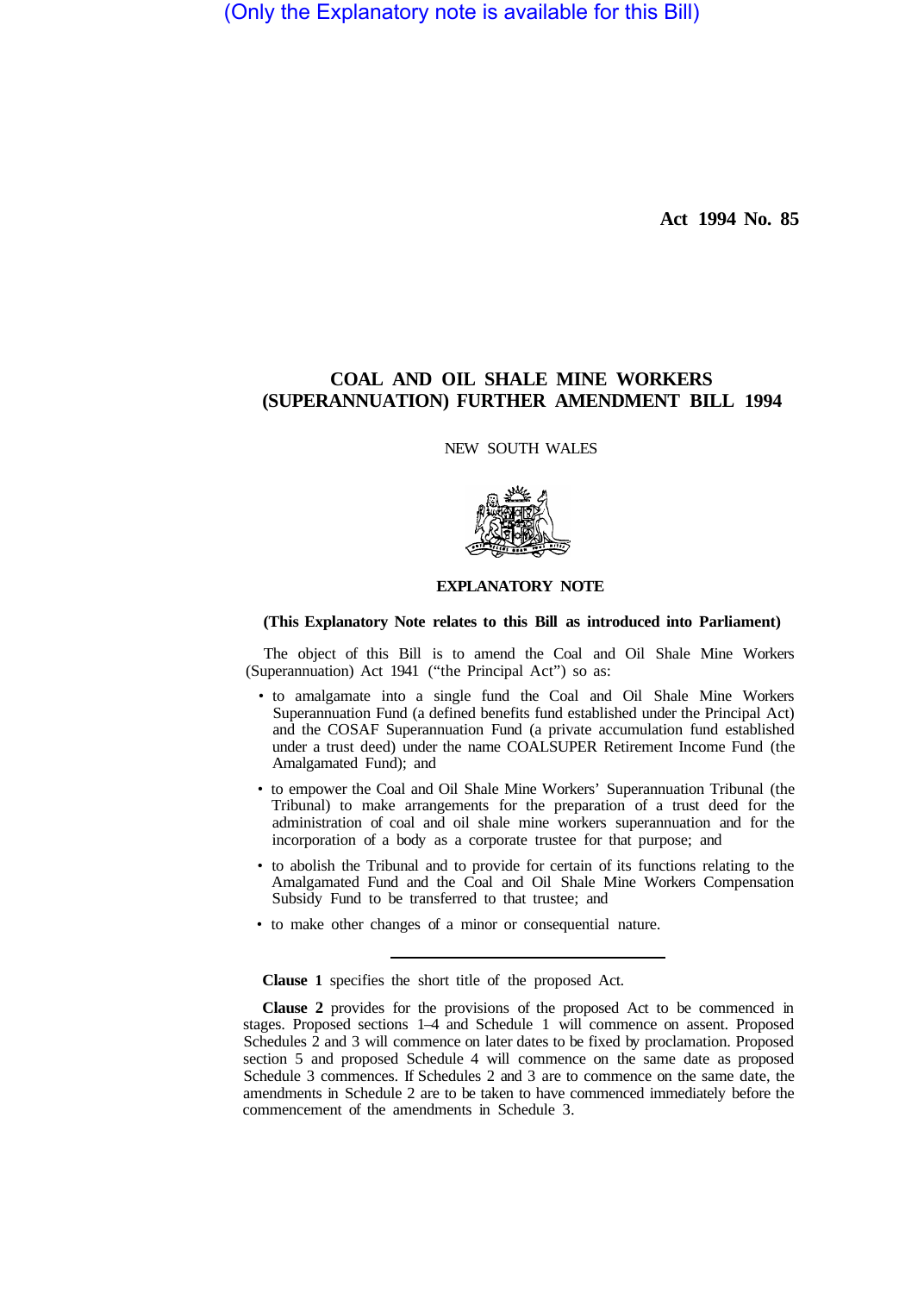*Coal and Oil Shale Mine Workers (Superannuation) Further Amendment 1994 [Act 1994 No. 85]* 

**Clause 3** is a formal provision giving effect to the amendments set out in Schedules 1–3.

**Clause 4** will require arrangements to be made for COSAF Superannuation Fund to be merged with the Coal and Oil Shale Mine Workers Superannuation Fund established under the Principal Act. Arrangements are also to be made for the preparation of a trust deed under which the existing Coal and Oil Shale Mine Workers Superannuation scheme and the scheme established under the COSAF Superannuation Fund trust deed are to be reconstituted and for the incorporation of a body to administer those schemes as corporate trustee. The proposed trust deed will be required to include rules that will govern those schemes. The arrangements under the clause are to be made by the Coal and Oil Shale Mine Workers Superannuation Tribunal. However, should the Tribunal fail to carry out its responsibilities under the clause, the Minister will be empowered to carry out those responsibilities. An application has been made to the Australian Securities Commission to reserve the name COALSUPER Pty Limited for the proposed body corporate.

**Clause 5** gives effect to proposed Schedule 4, which contains consequential amendments to other legislation.

#### **SCHEDULE l—AMENDMENTS THAT COMMENCE ON ASSENT**

The amendments to be made by Schedule 1 are to commence when the Governor assents to the proposed Act.

Sections 14J and 14K of the Principal Act provide for the payment of a death benefit to the spouse and other dependants of a deceased mine worker. Proposed section 14KA will enable the Tribunal, in the case of a deceased mine worker who was lawfully married and who also had a de facto spouse at the time of his or her death, to apportion between the spouses the death benefit payable to a spouse. (See Schedule 1 (7) and (8).)

Further amendments will enable certain functions of the Registrar of the Tribunal to be exercised by a person (a manager) with whom the Tribunal has entered into a contract or an arrangement in accordance with the existing provisions of section 16B of the Act (Tribunal may appoint Manager). (See Schedule 1  $(1)$ – $(6)$ ,  $(11)$ ,  $(14)$  and  $(17)$ (a).)

Proposed section 17A will enable the Tribunal to appoint its own auditor. If such an appointment is made, the Auditor-General will, because of section 39 (2A) of the Public Finance and Audit Act 1983, cease to be responsible for auditing the Tribunal's accounts. (See Schedule 1 (12).)

An amendment to section 19 of the Principal Act (Contributions to Fund) will restore the effect of subsection (3) of the section to what it was before Schedule 2 (10) to the Coal and Oil Shale Mine Workers (Superannuation) Amendment Act 1992 took effect. Previously, contributions for a full week had to be made for each mine worker who worked during any part of the week. After the substitution of section 19 by the 1992 Act, contributions were required to be made in respect of a mine worker on a proportional basis for each day on which the mine worker worked during a week. This method of calculating contributions would, if implemented, have had the effect of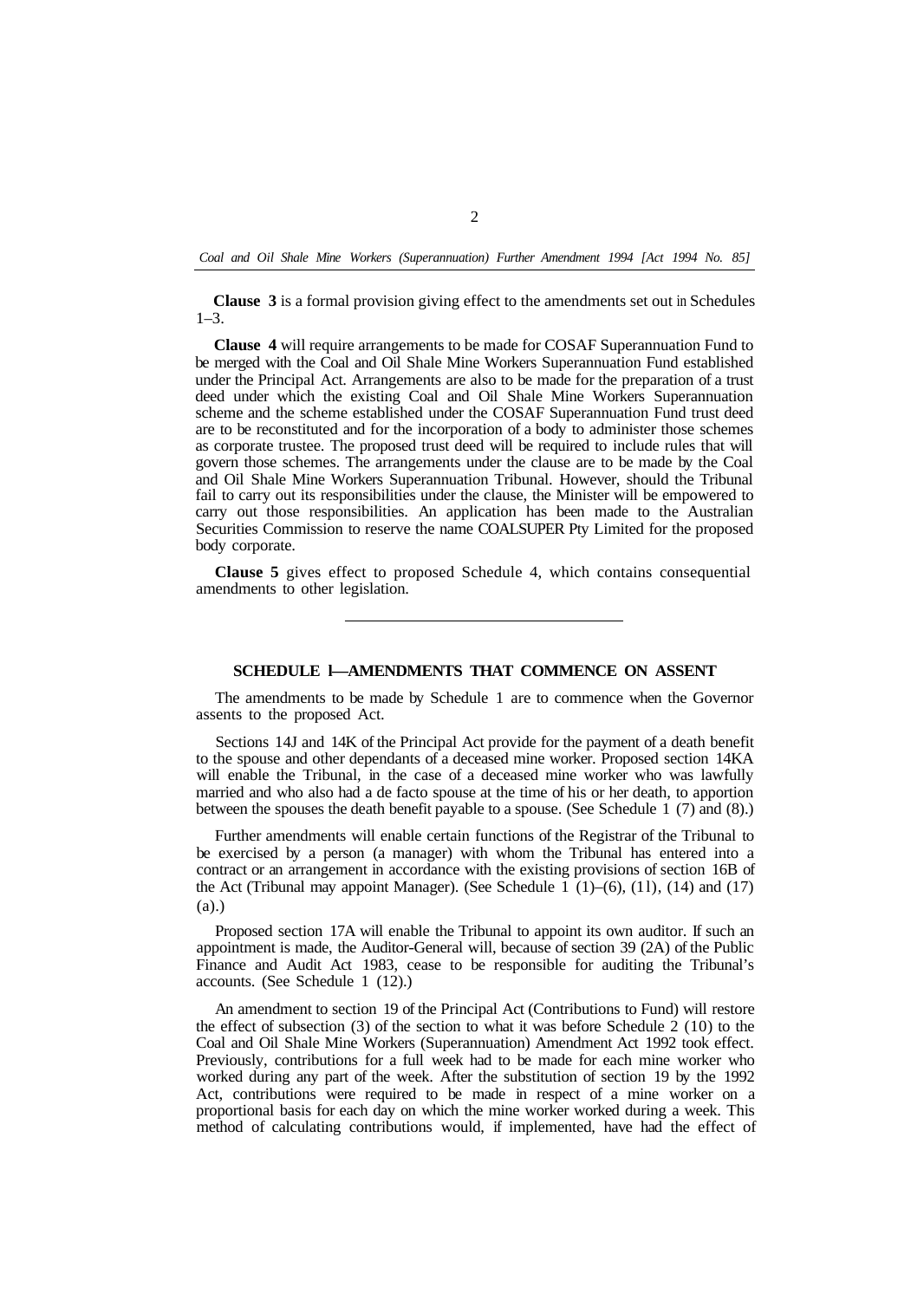*Coal and Oil Shale Mine Workers (Superannuation) Further Amendment 1994 [Act 1994 No. 85]* 

reducing the total amount of contributions paid to the Coal and Oil Shale Mine Workers Superannuation Fund. However, coal mine owners have continued to make contributions in accordance with the section as it operated before Schedule 2 (10) to the 1992 Act took effect. The payment of those contributions therefore needs to be validated. The validation is made by an amendment to Schedule 2 to the Principal Act (Savings and transitional provisions). (See Schedule  $1(13)$  and  $(18)$ .)

An amendment to section 14L of the Principal Act (Lump sum benefit payable for incapacity of mine worker) will enable an incapacity benefit payable to a mine worker to be paid to a mine worker's personal representatives where the mine worker dies after his or her employment is terminated as a result of a disability but before the benefit has been paid. (See Schedule 1 (9).) A further amendment will validate payments of incapacity benefits already paid to deceased mine workers' personal representatives. (See Schedule 1 (18).)

The other amendments to the Principal Act to be made by Schedule 1 are of a minor or consequential nature. (See Schedule l (10), (15), (16) and (17) (b) and (c).)

#### **SCHEDULE 2—AMENDMENTS RELATING TO COALSUPER RETIREMENT INCOME FUND**

The amendments to be made by Schedule 2 provide for the COALSUPER Retirement Income Fund. The fund is to consist of the existing Coal and Oil Shale Mine Workers Superannuation Fund, the COSAF superannuation Fund and amounts required or authorised to be paid into the fund by or under the Principal Act or any other Act or the COSAF Superannuation Fund trust deed.

The major amendments are contained in proposed sections 18–18C and 19. Proposed section 18 will provide for the COSAF Superannuation Fund to be merged with the Coal and Oil Shale Mine Workers Superannuation Fund, which is to be continued under the name COALSUPER Retirement Income Fund (the Amalgamated Fund). Proposed sections 18A and 18B provide for the payments that are to be made into and from the Amalgamated Fund. Proposed section 18C (which replaces the existing section 18A of the Principal Act) contains special provisions applicable to the Pension Account (from which the pensions of former mine workers and their dependants are paid). Proposed section 19 (which replaces the existing section 19 of the Principal Act) specifies the contributions that coal mine owners will be required to pay to the Amalgamated Fund. The proposed section also specifies how and when those contributions are to be made. (See Schedule 2 (19) and (20).)

The other amendments to be made to Schedule 2 are consequential on the amendments made by Schedule 2 (19) and (20).

### **SCHEDULE 3—AMENDMENTS RELATING TO TRANSFER OF TRIBUNAL'S FUNCTIONS**

The amendments to be made by Schedule 3 (52) have the effect of abolishing the Coal and Oil Shale Mine Workers Superannuation Tribunal and transferring responsibility for administering the COALSUPER Retirement Income Fund (i.e. the Amalgamated Fund) to the body incorporated in consequence of arrangements made under proposed section 4. The incorporated body is to be the Corporate Trustee for the